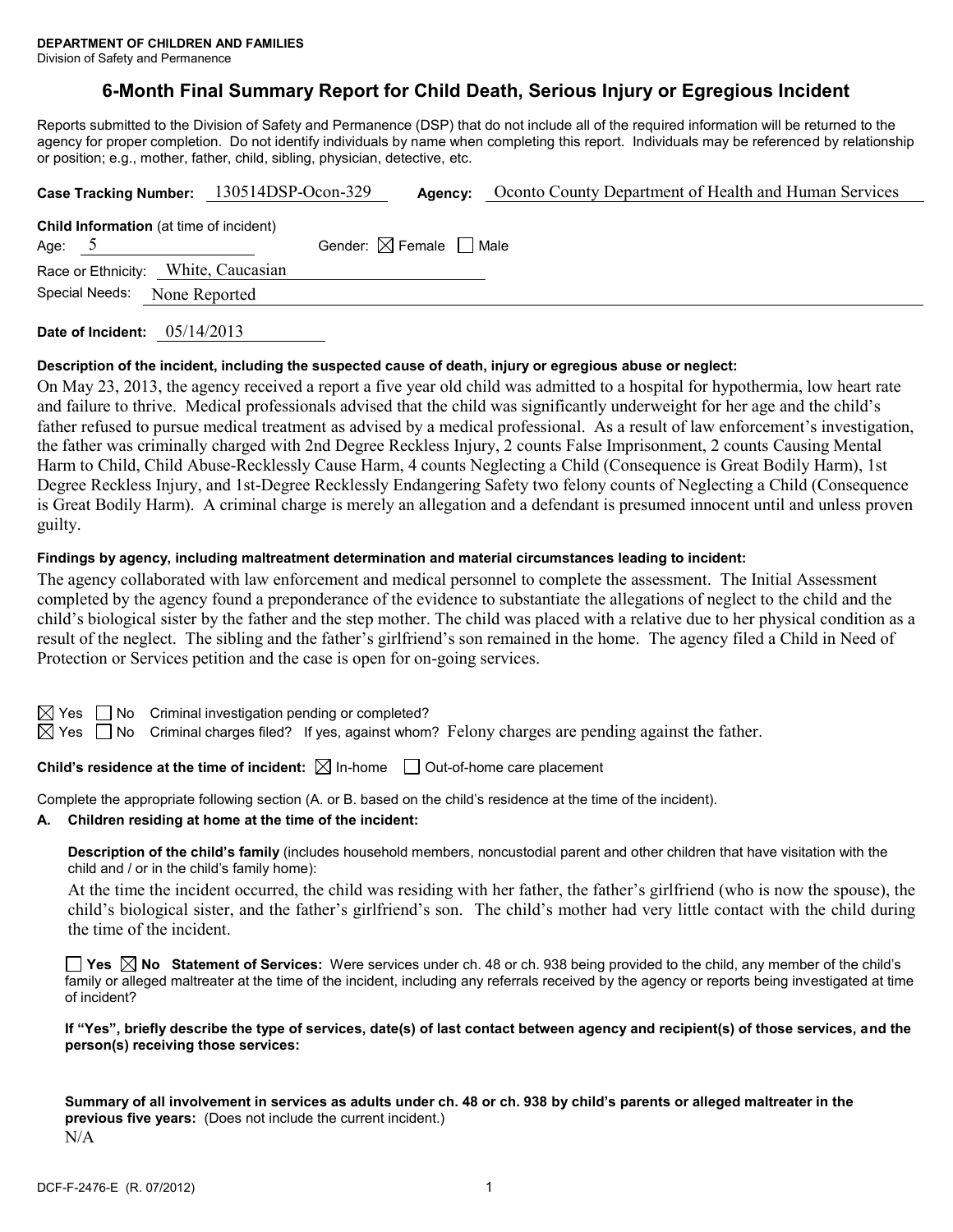**Summary of actions taken by the agency under ch. 48, including any investigation of a report or referrals to services involving the child, any member of the child's family living in this household and the child's parents and alleged maltreater.** (Does not include the current incident.)

(Note: Screened out reports listed in this section may include only the date of the report, screening decision, and if a referral to services occurred at Access. Reports that do not constitute a reasonable suspicion of maltreatment or a reason to believe that the child is threatened with harm are not required to be screened in for an initial assessment, and no further action is required by the agency.)

1/8/08 the agency screened in a CPS report alleging sexual abuse to the child by the father. The allegations were unsubstantiated, the children were found to be safe and the case was closed. The family was encouraged to continue counseling.

On 1/26/10 a CPS report was screened-out.

On 3/11/11 a CPS report was screened-out.

On 8/2/11 a CPS report was screened-out.

On 8/19/11 a CPS report was screened-out.

On 11/18/11 a CPS report was screened-out.

On 12/1/11 a CPS report was screened-out.

On 12/8/11 a CPS report was screened-out.

On 12/21/11 a CPS report was screened-out.

On 7/10/12 a report received by the agency regarding current allegation; however this was not documented in the statewide automated child welfare system or assessed by the agency at the direction of the previous CPS Supervisor.

#### **Summary of any investigation involving the child, any member of the child's family and alleged maltreater conducted under ch. 48 or ch. 938 and any services provided to the child and child's family since the date of the incident:**

The agency screened in and assessed an allegation of neglect to the children in May, 2013. The Initial Assessment completed by the county agency found was a preponderance of evidence to substantiate neglect to the child and her sibling by the father and the step-mother. The child was placed with a maternal aunt due to her physical condition as a result of the neglect.

The agency screened in and assessed the allegation of physical abuse and neglect to the child's sibling regarding an incident that occurred on 7/4/2012 and was reported on 8/20/2013. Physical abuse and neglect to the child's sibling by the child's father and step-mother were substantiated. The father and the step-mother were arrested for multiple felony charges. The father remains incarcerated. The agency filed a Child in Need of Protection or Services petition and the case is open for ongoing services.

# **B. Children residing in out-of-home (OHC) placement at time of incident:**

# **Description of the OHC placement and basis for decision to place child there:** N/A

**Description of all other persons residing in the OHC placement home:** N/A

**Licensing history:** Including type of license, duration of license, summary of any violations by licensee or an employee of licensee that constitutes a substantial failure to protect and promote the welfare of the child. N/A

| Summary of any actions taken by agency in response to the incident: (Check all that apply.) |                                                      |  |                                                   |
|---------------------------------------------------------------------------------------------|------------------------------------------------------|--|---------------------------------------------------|
| $\boxtimes$                                                                                 | Screening of Access report                           |  | Attempted or successful reunification             |
| $\boxtimes$                                                                                 | Protective plan implemented                          |  | Referral to services                              |
| $\boxtimes$                                                                                 | Initial assessment conducted                         |  | Transportation assistance                         |
| $\boxtimes$                                                                                 | Safety plan implemented                              |  | Collaboration with law enforcement                |
| $\boxtimes$                                                                                 | Temporary physical custody of child                  |  | Collaboration with medical professionals          |
| $\boxtimes$                                                                                 | Petitioned for court order / CHIPS (child in need of |  | Supervised visitation                             |
|                                                                                             | protection or services)                              |  | Case remains open for services                    |
|                                                                                             | Placement into foster home                           |  | Case closed by agency                             |
| $\boxtimes$                                                                                 | <b>Placement with relatives</b>                      |  | Initiated efforts to address or enhance community |